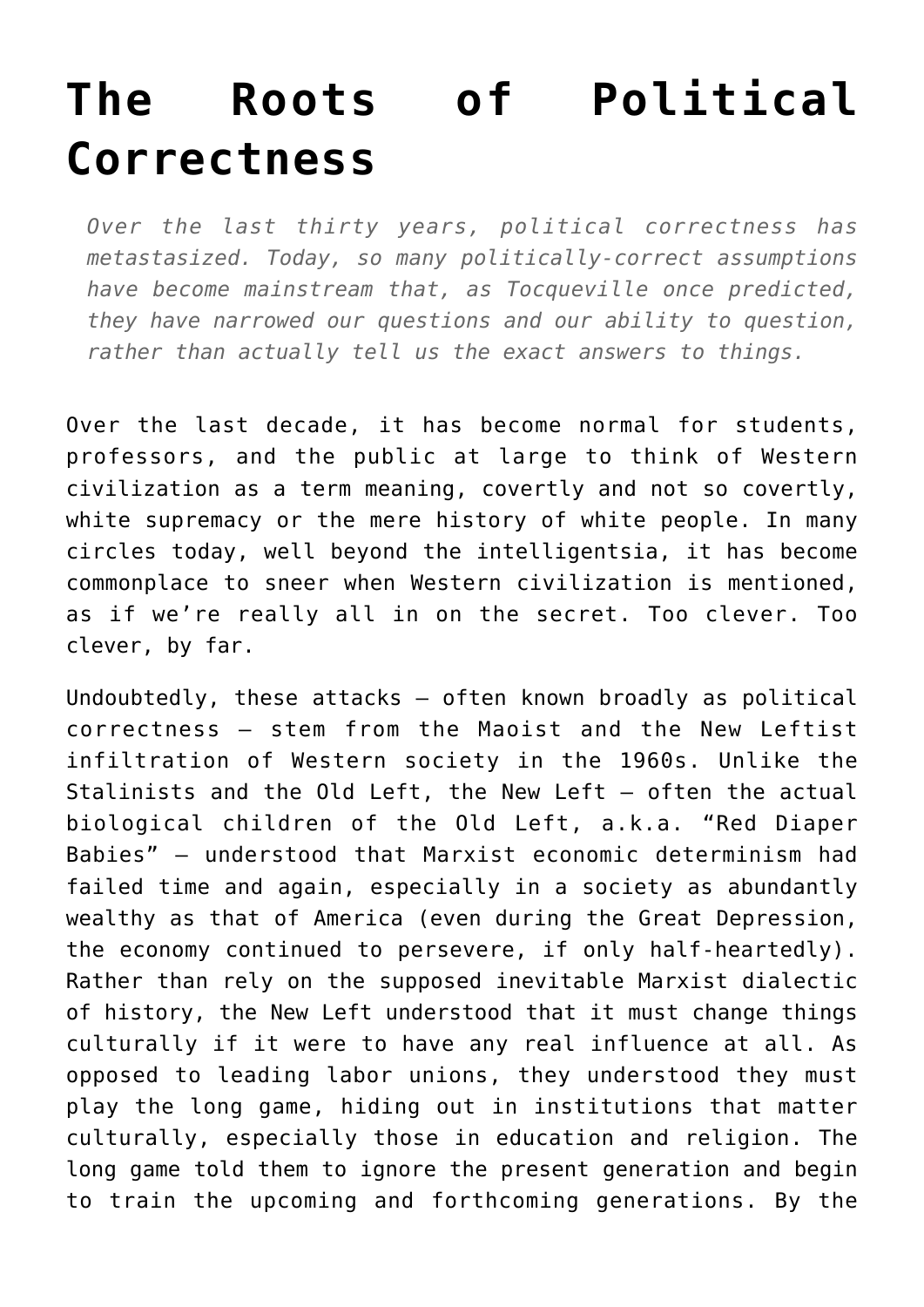early 1980s, the New Left controlled much of academia (and the public schools, K-12).

This had been the plan since, at least, 1962, when the New Left formed around the ideas of Tom Hayden:

*The university is located in a permanent position of social influence. Its educational function makes it indispensable and automatically makes it a crucial institution in the formation of social attitudes. Second, in an unbelievably complicated world, it is the central institution for organizing, evaluating and transmitting knowledge. Third, the extent to which academic resources presently are used to buttress immoral social practice is revealed, first, by the extent to which defense contracts make the universities engineers of the arms race. Too, the use of modern social science as a manipulative tool reveals itself in the 'human relations' consultants to the modern corporations, who introduce trivial sops to give laborers feelings of 'participation' or 'belonging,' while actually deluding them in order to further exploit their labor. And, of course, the use of motivational research is already infamous as a manipulative aspect of American politics. But these social uses of the universities' resources also demonstrate the unchangeable reliance by men of power on the men and storehouses of knowledge: this makes the university functionally tied to society in new ways, revealing new potentialities, new levers for change. Fourth, the university is the only mainstream institution that is open to participation by individuals of nearly any viewpoint.*

In the meantime, political correctness – which had once been rightly considered so radical and authoritarian – was becoming mainstream. It did not lose its authoritarian element; instead, by gaining popularity among the students, it transformed into something totalitarian.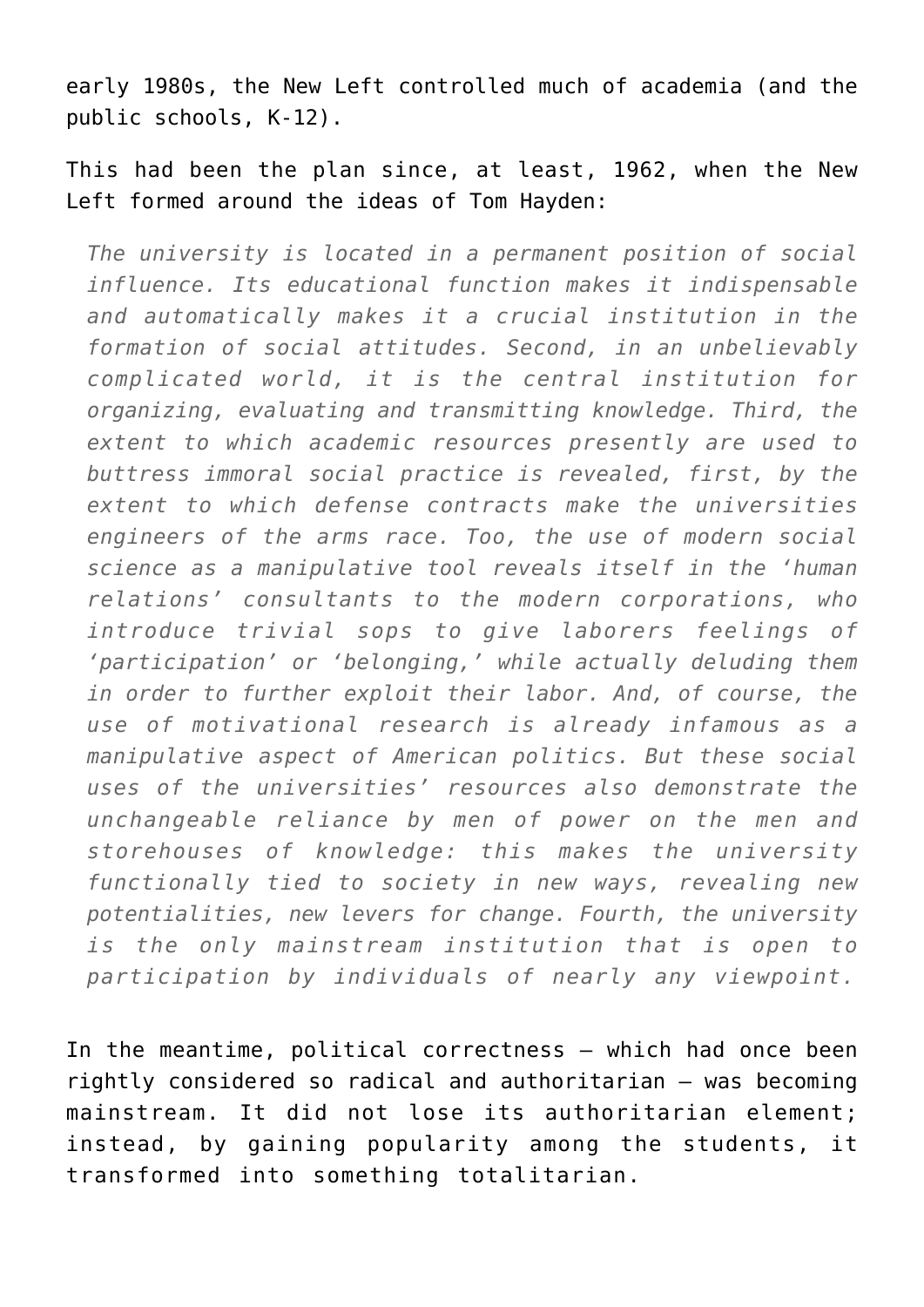The Port Huron Statement of 1962 – the most realized voice of the New Left – made its desire to politicize all things well known.

*In a participatory democracy, the political life would be based in several root principles: that decision-making of basic social consequence be carried on by public groupings;*

*that politics be seen positively, as the art of collectively creating an acceptable pattern of social relations; that politics has the function of bringing people out of isolation and into community, thus being a necessary, though not sufficient, means of finding meaning in personal life;*

*that the political order should serve to clarify problems in a way instrumental to their solution; it should provide outlets for the expression of personal grievance and aspiration; opposing views should be organized so as to illuminate choices and facilitate the attainment of goals; channels should be commonly available to relate men to knowledge and to power so that private problems – from bad recreation facilities to personal alienation – are formulated as general issues.*

To be sure, the slow infiltration of politically-correct thinking and advocates into schooling alarmed only the most paranoid of Americans in the 1970s, with most understandably dismissing it as *Brave New World* and *1984* level fantasies.

Only by the time the New Left had succeeded in seeding most university departments and creating politicized scholarship in various "Studies" programs did conservatives become truly alarmed. By then, however, it was too late. Too late by far.

The first mockings of political correctness, nationally, came out in cartoons in the 1980s, mostly from Matt Groening (*Life is Hell* and *The Simpsons*), as well as from a then-clever undergraduate at Brown University, Jeff Shesol. By the early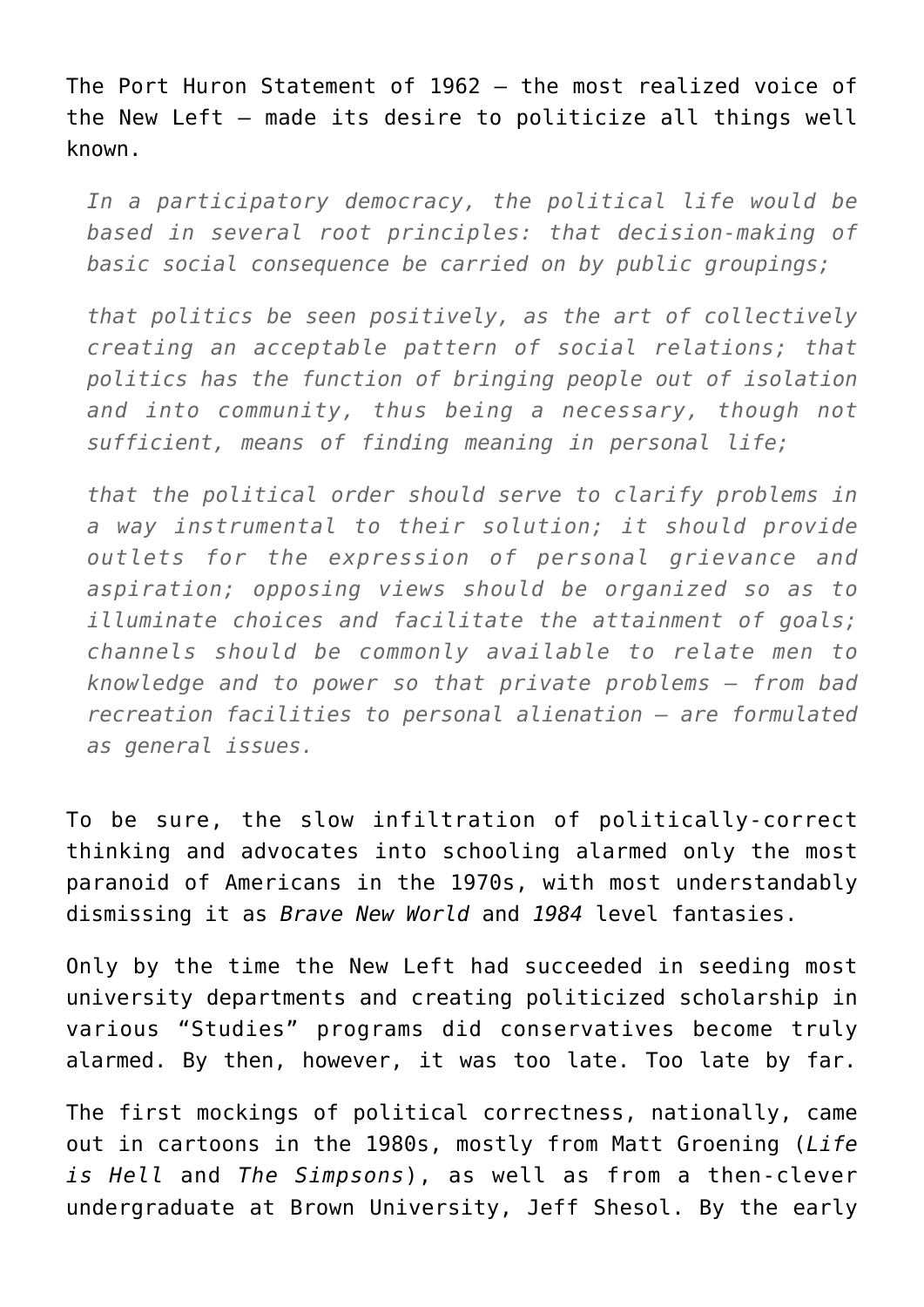1990s, writers such as Ray Bradbury, Margaret Atwood, and Camille Paglia were challenging it openly, often to the chagrin of their most ardent fans.

While my college was traditionally Catholic enough to mock most political correctness  $-$  at least among the student body  $$ the professors were slowly changing even Notre Dame into something the faculty of the 1940s through 1960s would have found simply unrecognizable. That process has continued unbated over the thirty-plus years since I graduated. Most recently, of course, the administration painted over the gorgeous, nineteenth-century murals in the Golden Dome, celebrating the Catholic explorations and mission of Christopher Columbus. There are those, to be sure, at Notre Dame fighting the good fight, but they are, at best, holding the line.

In graduate school – at Indiana University-Bloomington – I first encountered the dreadfully dull and dreary political correctness of the New Left. Prior to IU, I had encountered a number of left-wing academics, but they had all been interesting, on fire, and ready to listen to a variety of viewpoints. Indeed, they still believed in free exchange and the free and open debate of ideas. At Indiana, though, I found something quite different. There, certain opinions – sometimes explicitly stated and sometimes implicitly – were becoming orthodox. Those students who defended them did so with sincerity but not verve. This became especially obvious when the politically-correct leftist debated an anarchist or a black power supremacist. Usually, the more radical tore apart the PC, recognizing intellectual weakness for what it was. The politically-correct of IU had become so comfortable in their own opinions that they failed to develop them with any serious standards. I found them boring, frankly, but pervasive. Few things can be duller than a number of similarly-minded folks sitting around a table for two-and-a-half hours to agree and disagree upon all of the same things… but to do so with what